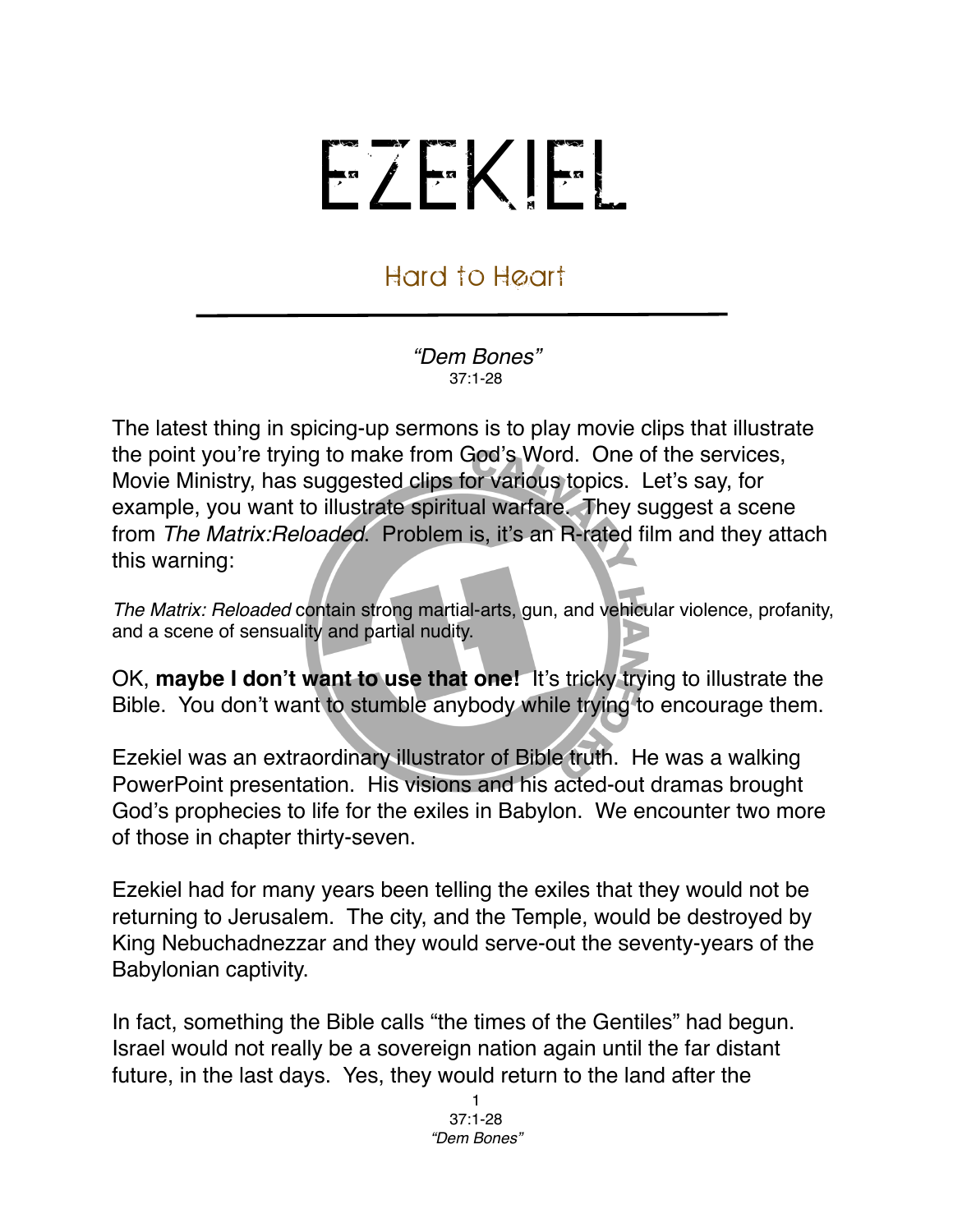Babylonian captivity. But there they would be subject to the Persians and, eventually, the Romans. Then in 70AD Jerusalem and the Temple would again be overrun and destroyed. From that time until very recently although there was a Jewish presence in the Promised Land, there was no nation of Israel - only Jews dispersed all over the earth in every nation.

Ezekiel was also telling them that the Jews of the dispersion would be miraculously regathered to their land. They would be restored as a nation.

Now, in chapter thirty-seven, he illustrates their future regathering and restoration using two figures: The vision of the dry bones in verse one through fourteen, and The sign of the two sticks in verses fifteen through twenty-eight.

I suggest these are simple, straightforward power-points to say nothing more, but nothing less, than Israel would live again as a nation in the last days.

We can be pretty confident in that interpretation because Israel DOES live again as a nation in these, the last days!

Let's take a look at dem bones.

Ezekiel 37:1 The hand of the Lord came upon me and brought me out in the Spirit of the Lord, and set me down in the midst of the valley; and it was full of bones.

 God transported Ezekiel to a specific valley, although we're not told which. It was a bone field full of disconnected skeletons.

Ezekiel 37:2 Then He caused me to pass by them all around, and behold, there were very many in the open valley; and indeed they were very dry.

All indications were that these bones had been there a long time. A long time had passed or, we would say from our future perspective that a long time had passed.

Ezekiel 37:3 And He said to me, "Son of man, can these bones live?" So I answered, "O Lord God, You know."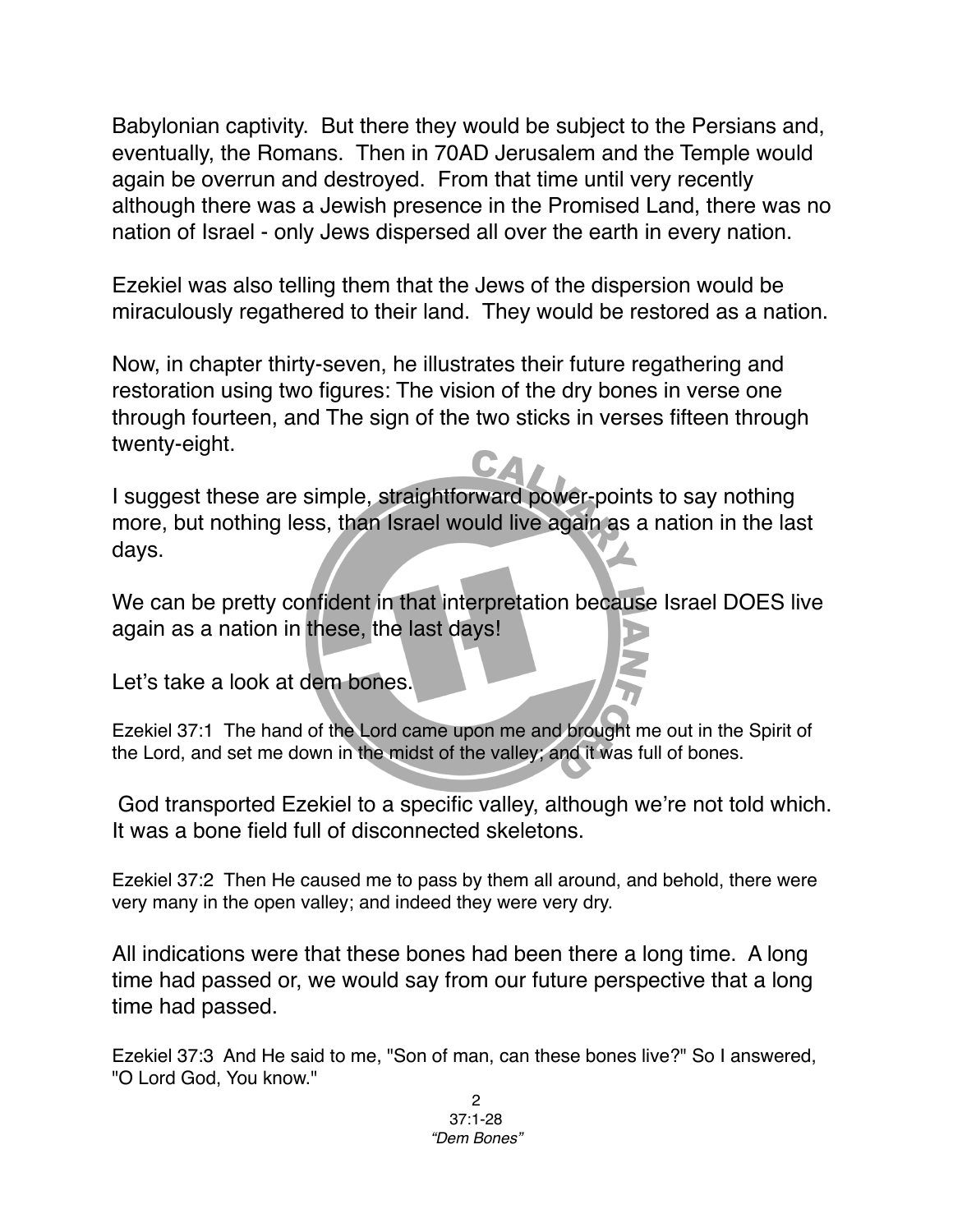Ezekiel had learned to not be too quick in interpreting God's signs. He'd rather the Lord tell him exactly what He intended. It's an encouragement to us to let God's Word interpret itself as we compare Scripture with Scripture.

It's also a reminder that Scripture isn't really subject to private interpretations. In other words, there really are things that are true and must be believed by all Christians. Sure, there are non-essentials where we may disagree agreeably. But there are also foundational truths, once for all delivered by the apostles and prophets, that are unshakeable.

Ezekiel 37:4 Again He said to me, "Prophesy to these bones, and say to them, 'O dry bones, hear the word of the Lord!

Ezekiel 37:5 Thus says the Lord God to these bones: "Surely I will cause breath to enter into you, and you shall live.

Ezekiel 37:6 I will put sinews on you and bring flesh upon you, cover you with skin and put breath in you; and you shall live. Then you shall know that I am the Lord." '"

We read that so nonchalantly - as if it's normal to start prophesying to a bunch of skeletons! What if God asked me to preach to a building? Or to go out into an empty field and start preaching to no one?

We want to be careful here. Too many churches sponsor stunts to encourage attendance. That's not what Ezekiel was doing! It's not what we want to do. But if we get a clear word from the Lord to do something, we should follow-through with it even if it is slightly unusual.

In a moment God will give us the interpretation of this vision. For now we marvel that He wants His people to understand Him so much that He illustrates for us using visual aids.

Ezekiel 37:7 So I prophesied as I was commanded; and as I prophesied, there was a noise, and suddenly a rattling; and the bones came together, bone to bone. Ezekiel 37:8 Indeed, as I looked, the sinews and the flesh came upon them, and the skin covered them over; but there was no breath in them.

Ezekiel 37:9 Also He said to me, "Prophesy to the breath, prophesy, son of man, and say to the breath, 'Thus says the Lord God: "Come from the four winds, O breath, and breathe on these slain, that they may live." ' "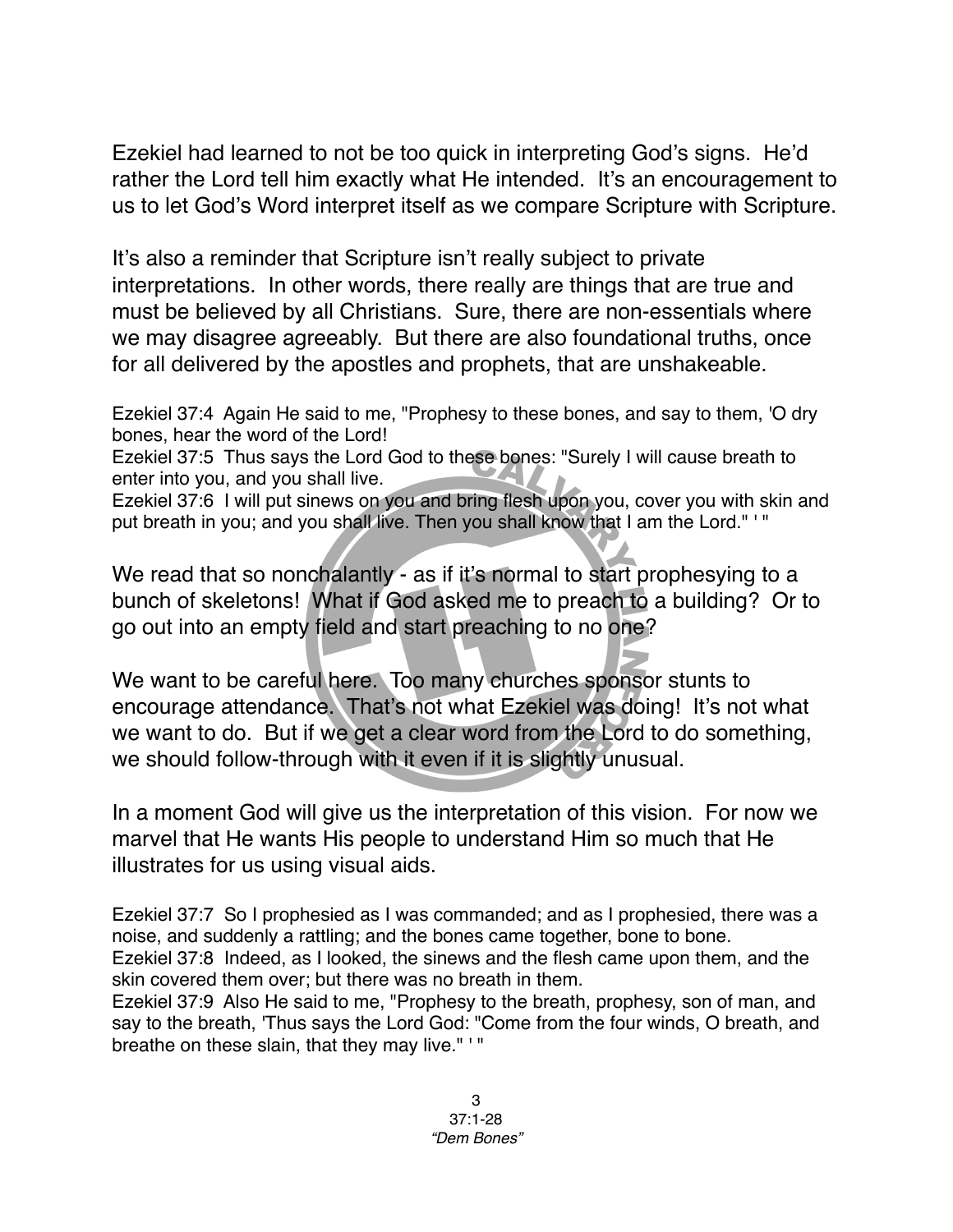Ezekiel 37:10 So I prophesied as He commanded me, and breath came into them, and they lived, and stood upon their feet, an exceedingly great army.

We would say that the bones came to life in two stages:

- 1. First, they were brought back to physical life as bone came to bone and sinews and flesh came upon them and skin covered them.
- 2. Second, they were brought back to spiritual life as "the breath," meaning the spirit, gave them life.

What does it mean? Well we already know if we've been listening to Ezekiel's prophecies. It means Jews dispersed from all over the earth will in the last days be regathered to their Promised Land and be saved.

But to be sure we're getting it right, God gives us the interpretation.

Ezekiel 37:11 Then He said to me, "Son of man, these bones are the whole house of Israel. They indeed say, 'Our bones are dry, our hope is lost, and we ourselves are cut off!'

It's important we realize that God is not speaking of the resurrection of certain individuals. He's talking about resurrecting Israel as a nation again after her long dispersal in all the nations of the earth.

The exiles in Babylon were about to hear the news that Jerusalem and the Temple were gone. Ezekiel was giving them hope of a certain future. They would be a nation again one day.

Ezekiel 37:12 Therefore prophesy and say to them, 'Thus says the Lord God: "Behold, O My people, I will open your graves and cause you to come up from your graves, and bring you into the land of Israel.

Ezekiel 37:13 Then you shall know that I am the Lord, when I have opened your graves, O My people, and brought you up from your graves.

I'm pretty sure Israel is a nation again! Jews from all corners of the world have regathered to their Promised Land and continue to do so in increasing numbers. We have seen the literal fulfillment of this prophecy.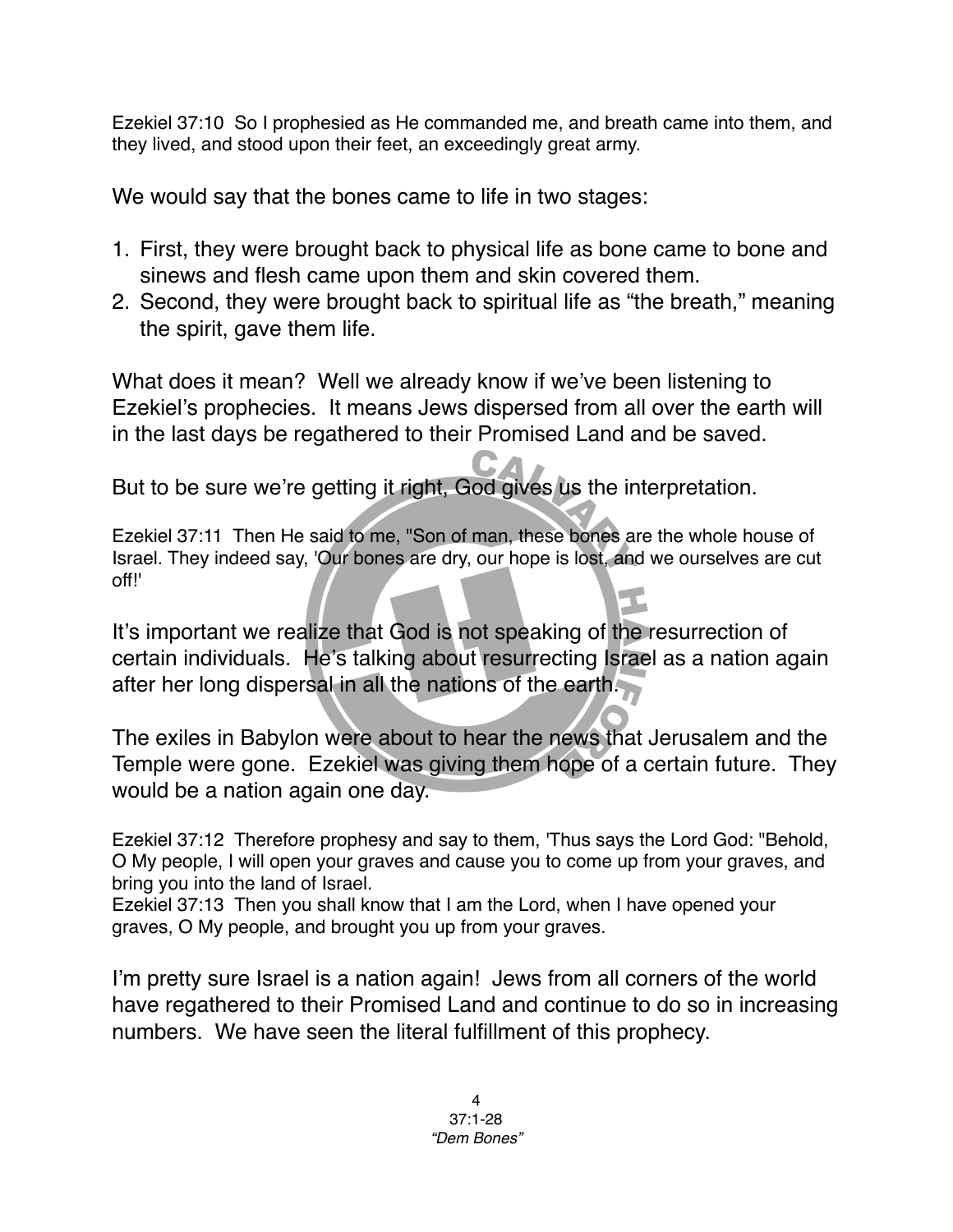Ezekiel 37:14 I will put My Spirit in you, and you shall live, and I will place you in your own land. Then you shall know that I, the Lord, have spoken it and performed it," says the Lord.' "

We have yet to see this. This is part two of the vision. We've seen the physical resurrection to the land, but not the spiritual resurrection to the Lord. Jews are in the land but the nation is not saved.

If God has accomplished verses twelve and thirteen, it's more than reasonable to suppose He will accomplish verse fourteen.

We, of course, know how He's going to do it. It involves the seven-year Great Tribulation, the rise of the antichrist, and the Second Coming of Jesus Christ to the earth. 5.

Twenty-five hundred years ago Ezekiel prophesied to a valley full of dry bones. Today they live just as he said they would and are awaiting the breath of the Lord to save them.

The sign of the two sticks is next.

Ezekiel 37:15 Again the word of the Lord came to me, saying,

Ezekiel 37:16 "As for you, son of man, take a stick for yourself and write on it: 'For Judah and for the children of Israel, his companions.' Then take another stick and write on it, 'For Joseph, the stick of Ephraim, and for all the house of Israel, his companions.' Ezekiel 37:17 Then join them one to another for yourself into one stick, and they will become one in your hand.

Ezekiel 37:18 "And when the children of your people speak to you, saying, 'Will you not show us what you mean by these?' -

Ezekiel 37:19 say to them, 'Thus says the Lord God: "Surely I will take the stick of Joseph, which is in the hand of Ephraim, and the tribes of Israel, his companions; and I will join them with it, with the stick of Judah, and make them one stick, and they will be one in My hand." '

Ezekiel 37:20 And the sticks on which you write will be in your hand before their eyes.

After King Solomon died the nation of Israel split in two, in 931BC. The Southern Kingdom was known as Judah because Judah was its larger tribe and because the country was ruled by a king from that tribe. The Northern Kingdom was called Israel, or sometimes Ephraim either because Ephraim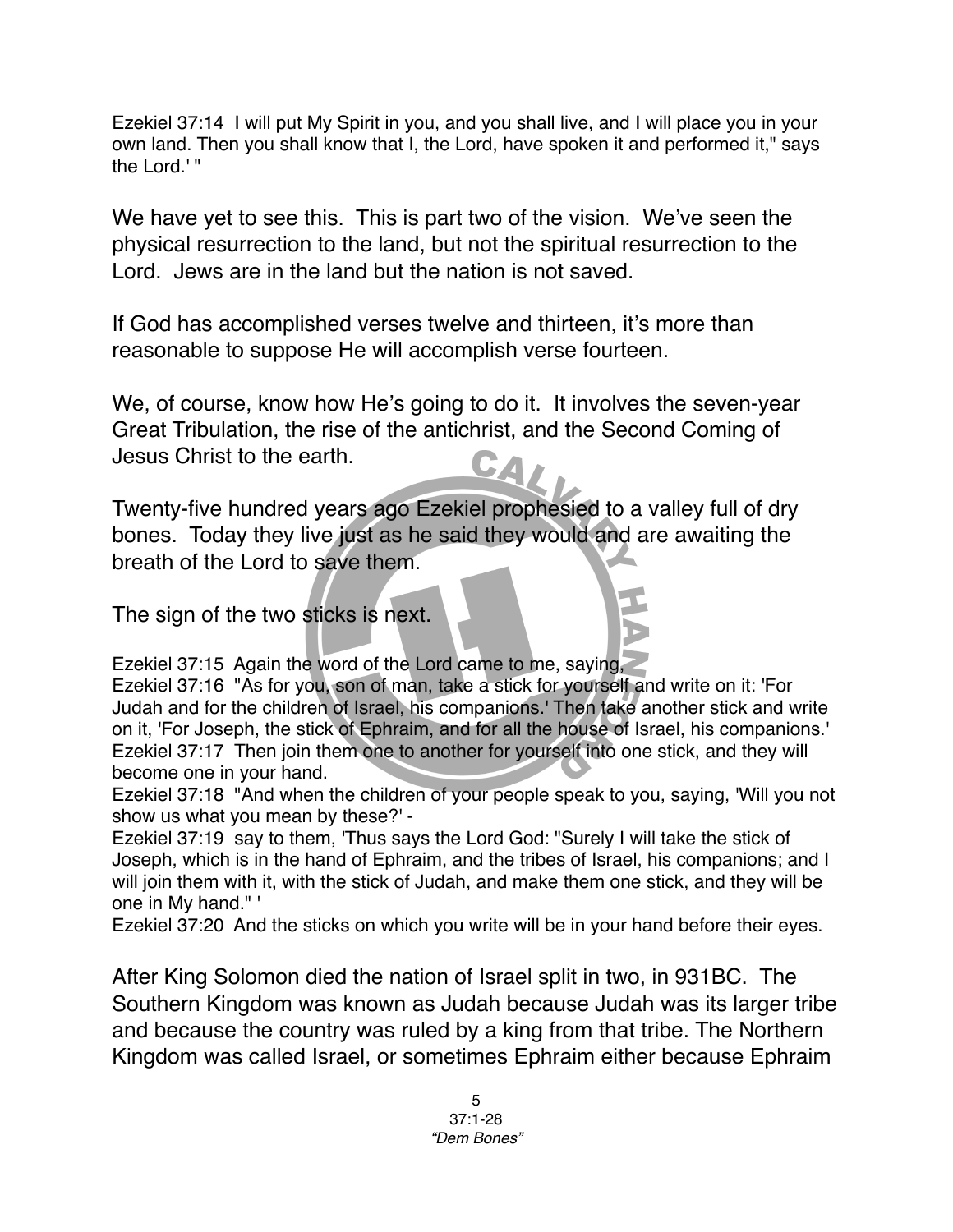was the strongest and most influential tribe or because the first king of Israel, Jeroboam, was an Ephraimite.

Israel was taken into captivity by Assyria in 722BC, and Judah was taken into exile by Babylon in 605, 597, and 586BC.

The uniting of the sticks pictured God's restoring and reuniting His people in the land as a single nation.

Ezekiel 37:21 "Then say to them, 'Thus says the Lord God: "Surely I will take the children of Israel from among the nations, wherever they have gone, and will gather them from every side and bring them into their own land;

Ezekiel 37:22 and I will make them one nation in the land, on the mountains of Israel; and one king shall be king over them all; they shall no longer be two nations, nor shall they ever be divided into two kingdoms again.

Ezekiel 37:23 They shall not defile themselves anymore with their idols, nor with their detestable things, nor with any of their transgressions; but I will deliver them from all their dwelling places in which they have sinned, and will cleanse them. Then they shall be My people, and I will be their God.

Israel was divided at the time of this prophesy. The Northern Kingdom, in fact, didn't exist. This is therefore clearly a future prophecy, and it is future even to us.

I should tell you that there is a lot of crazy speculation out there about the supposed "ten lost tribes" of the Northern Kingdom.

• British Israelism (also known as 'Anglo-Israelism') is the theory that people of Western European descent, especially Britain and the United States, are descended from the lost tribes of Israel. Adherents argue that the deported Israelites became Scythians / Cimmerians who are ancestors of the Celts/ Anglo Saxons of Western Europe. The theory arose in England, whence it spread to the United States. During the 20th Century, British Israelism was promoted by Herbert W. Armstrong, founder of the Worldwide Church of God. Armstrong argued that this theory provided a 'key' to understanding biblical prophecy, and that he was called to proclaim these prophecies to the 'lost tribes' of Israel before the coming of the 'end-times.'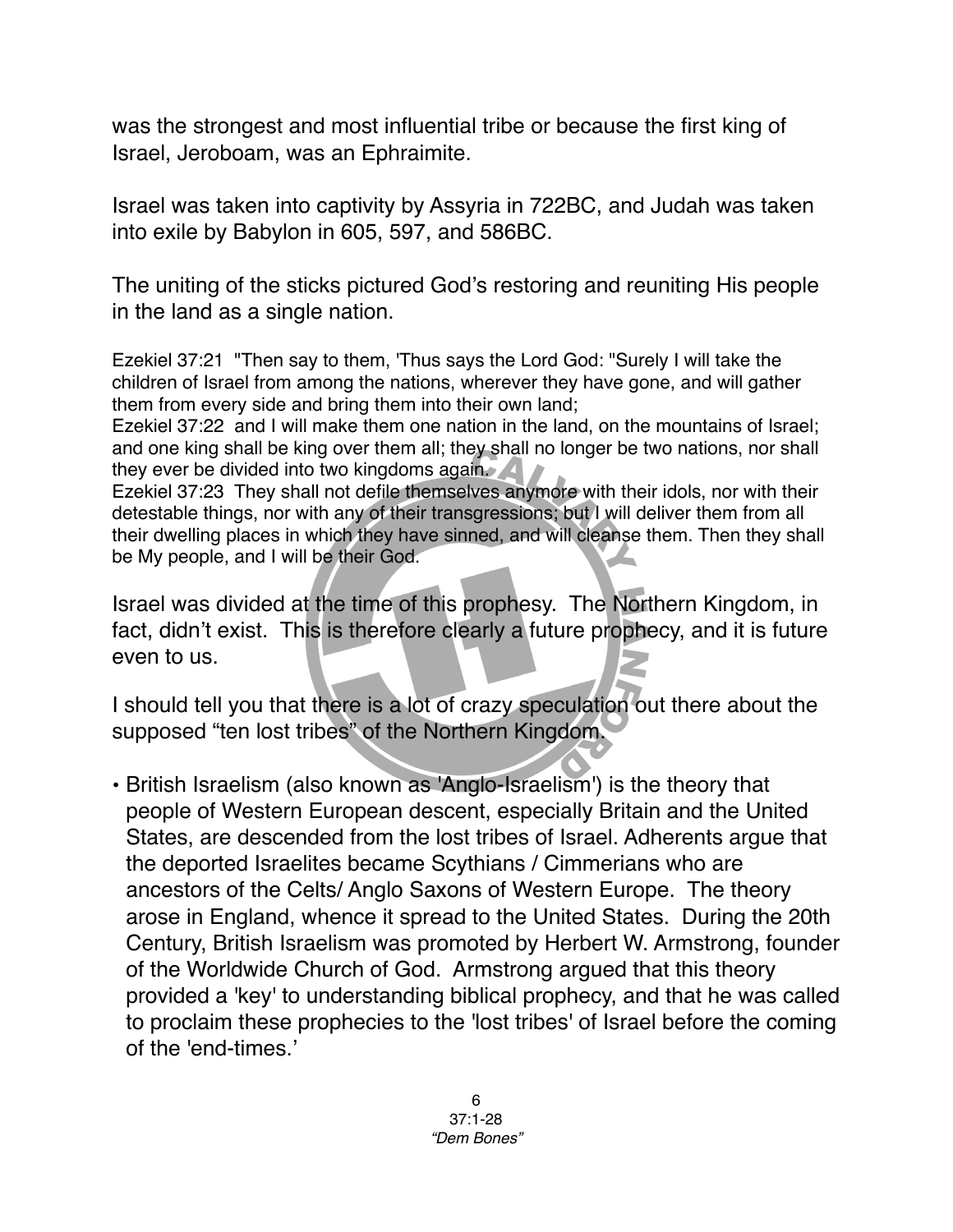• Several explorers, especially during the 17th and 18th centuries, claimed to have collected evidence that some of the American Indian tribes might be descended from the Ten Lost Tribes.

The truth is that the tribes were never lost. Most of the people of the Northern Kingdom were deported to ancient Assyria. Many of those who remained in the land re-united with Judah in the south. Assyria was then conquered by Babylon, who then went on to conquer and deport the two remaining tribes of the Southern Kingdom, Judah and Benjamin. When King Cyrus allowed the Israelites to return to Israel, many from the ten northern tribes and two southern tribes returned to Israel.

In the New Testament, the prophetess Anna was from the tribe of Asher (one of the 10 supposed lost tribes). In Jesus' day, Israel was a mix of those from the former Northern and Southern Kingdoms. In the end times, God will call out witnesses from each of the 12 tribes.

Ezekiel 37:24 "David My servant shall be king over them, and they shall all have one shepherd; they shall also walk in My judgments and observe My statutes, and do them.

There's debate among scholars as to whether "David" here means the former King David or the greater son of David, Jesus Christ. I lean towards King David reigning over Israel while Jesus Christ is the ultimate monarch over Israel and all the nations of the earth.

Ezekiel 37:25 Then they shall dwell in the land that I have given to Jacob My servant, where your fathers dwelt; and they shall dwell there, they, their children, and their children's children, forever; and My servant David shall be their prince forever. Ezekiel 37:26 Moreover I will make a covenant of peace with them, and it shall be an everlasting covenant with them; I will establish them and multiply them, and I will set My sanctuary in their midst forevermore.

Ezekiel 37:27 My tabernacle also shall be with them; indeed I will be their God, and they shall be My people.

Ezekiel 37:28 The nations also will know that I, the Lord, sanctify Israel, when My sanctuary is in their midst forevermore." ' "

Note the permanence of these promises - "forevermore," "everlasting," and "forever." We're definitely looking forward to the Millennial Kingdom and beyond it to eternity.